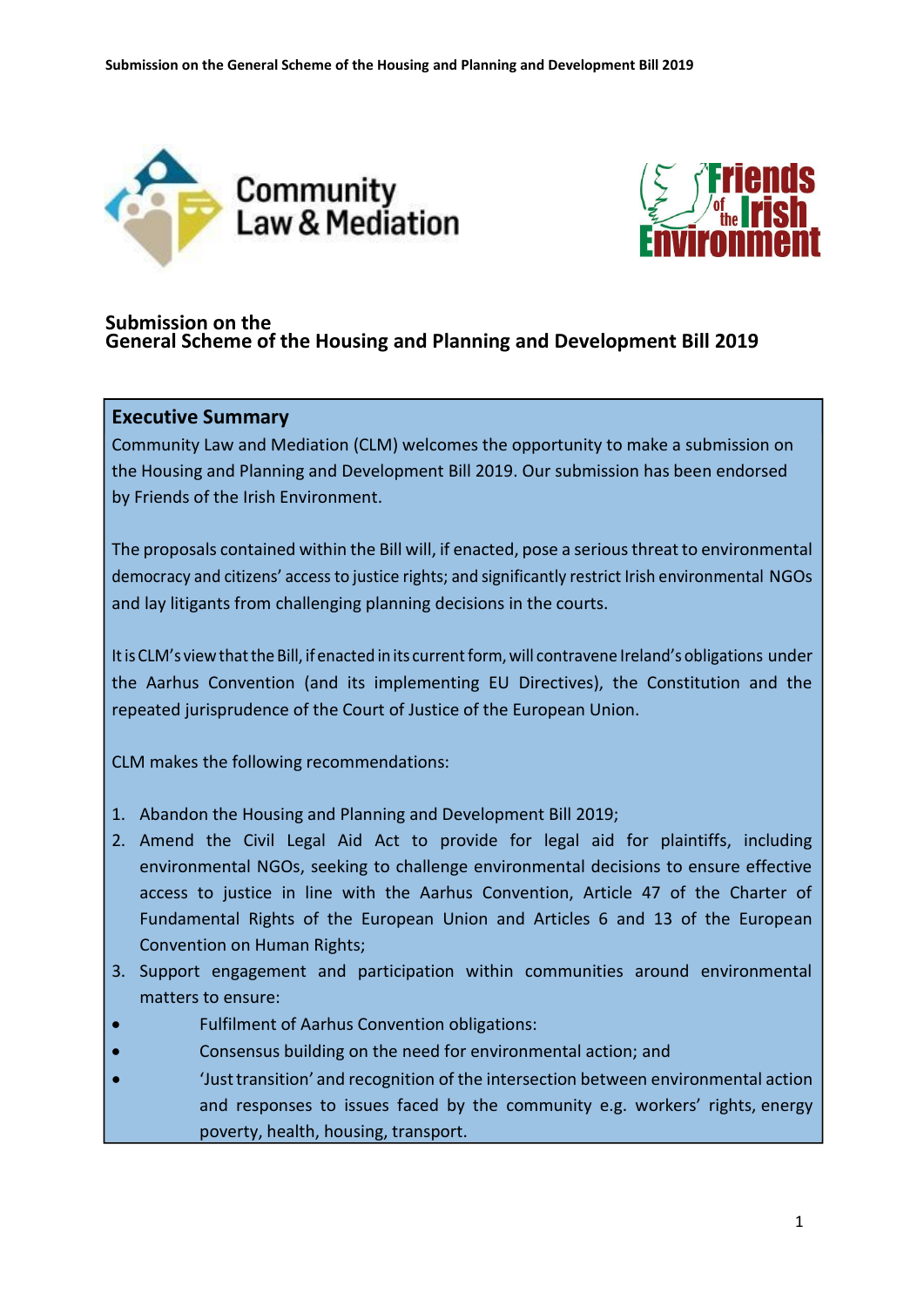## A. Introduction

Environmental democracy and oversight is protected by EU law and the Aarhus Convention and has never been as important as we grapple with ever increasing environmental challenges. Proposals contained in the *Housing and Planning and Development Bill 2019*  ('the Bill') to '*safeguard the timely delivery of projects and value for public money'* look to seriously threaten environmental democracy and access to justice rights. If enacted, the Bill will significantly restrict Irish environmental NGOs and lay litigants from challenging planning decisions in the courts.

Community law & Mediation (CLM<sup>i</sup>) is of the view that the Bill, if enacted in its current form, will contravene Ireland's obligations under the Aarhus Convention (and its implementing EU Directives), the Constitution and the repeated jurisprudence of the Court of Justice of the European Union.

In the last ten years, Ireland has made significant changes to its standing and cost rules as a result of its adoption of the Aarhus Convention. In relation to costs, the Environmental (Miscellaneous Provisions) Act 2011 and legislative amendmentsto Section 50 of the Planning and Development Act 2000 in 2010 departed from the general "*costs follow the event*"rule for certain environmental cases. Instead, each side was to bear its own costs and in recognition of the unequal burden presented by "*own costs*", applicants could be awarded certain of their costs if they were successful in some of the reliefs. The provisions also provided for discretion for judges to make an award in *"a matter of exceptional public importance and where in the special circumstances of the case, it is in the interests of justice to do so"*. The protection however could be forfeited if: "*the claim or counter-claim is frivolous or vexatious"*, or "*because of the manner in which the party has conducted the proceedings",*or *"whereaparty isincontempt of court".*

In addition, previous standing rules were relaxed to dispense with the requirement to show that an individual was peculiarly affected by a particular development. Finally, the restrictions on the type of NGO which could have standing were largely removed by the decision of the Supreme Court in *Sandycove and Mount Merrion Residents Association v An Bord Pleanala,*  2012 IESC 51.

The Aarhus Convention has not changed, yet the Bill would return Ireland'sstanding and costs rules largely to the position which existed prior to the adoption of that document.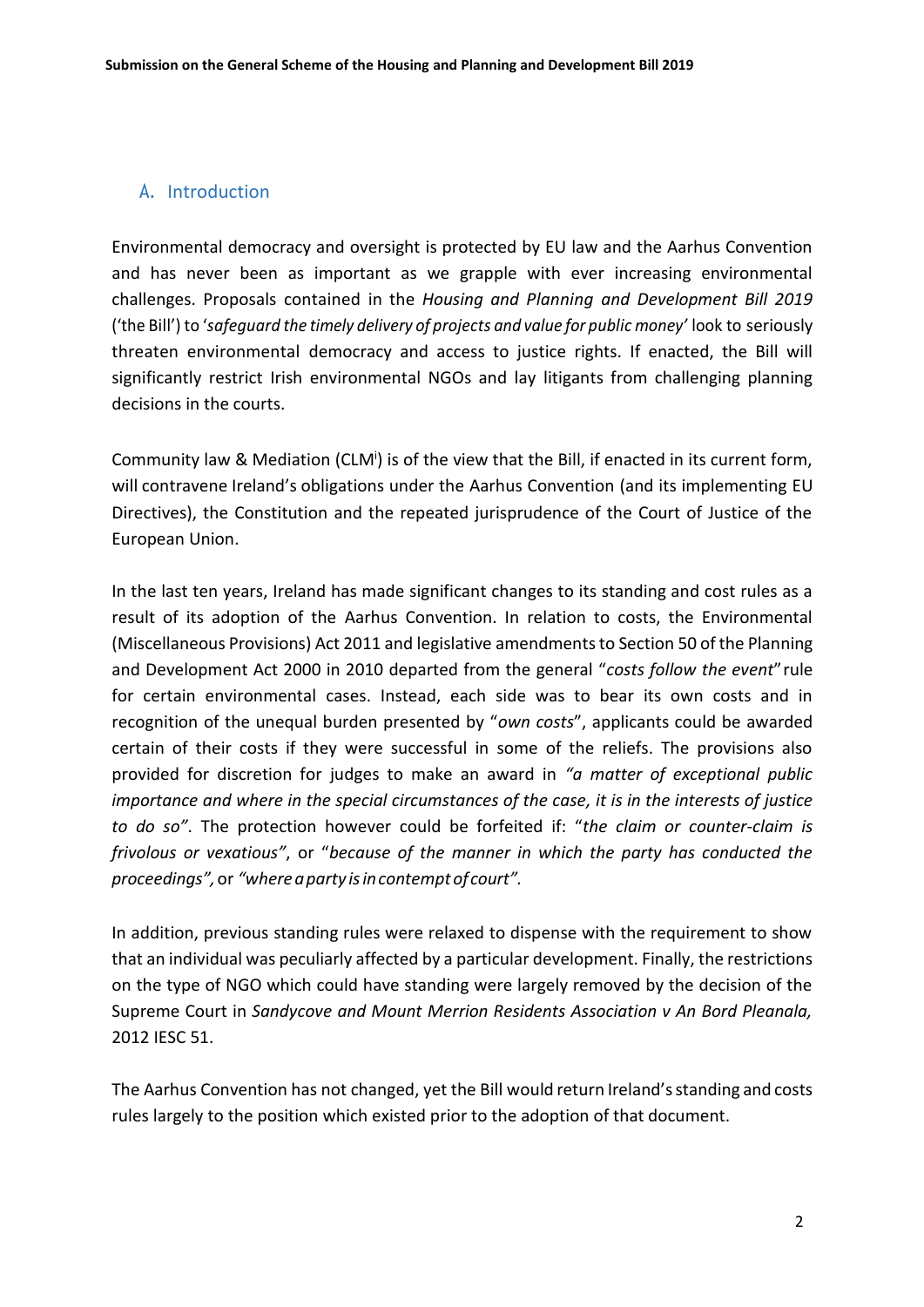## B. Ireland's obligations under the Aarhus Convention

Article 9(2) of the Aarhus Convention provides that members of the public, with a sufficient interest, have access to a review procedure before a court of law to challenge the substantive and procedural legality of any decision, act or omission subject to the public participation provisions of article 6. What constitutes a sufficient interest is determined in accordance with the requirements of national law and consistently with the objective of giving the public concerned wide access to justice within the scope of the Aarhus Convention. Under Article 9(5) of the Convention, appropriate assistance mechanisms must be considered to remove or reduce financial and other barriers to access to justice.

It is impossible to square the Bill with the Aarhus Convention. This Convention has been implemented in EU law through a number of Directives and Regulations, such as the Environmental Impact Assessment (EIA) Directive (Directive 85/337/EEC), codified by Directive 2011/92/EU, and Article 10 (a) of Directive 2003/35/EC on Public Participation. As such, EU Member States are obliged to transpose such provisions into their national jurisdiction and give effect to the Convention rights. This requirement has been further underpinned by recent rulings of the Court of Justice of the EU (CJEU)".

The policy behind the implementing directives is'*wide accessto justice",*indeed the *"broadest possible*" access to justice as per Case C-137/14, *Commission v Germany*. The necessary balance between the expeditious completion of development and the right of access to judicial review has been re-cast at European level. For example in Case C-72/12, *Gemeinde Altrip*, the Court clarified that Member States could no longer continue to baldly restrict access rights:

*"Althoughitistruethatthat extensionmayhavethe effect,inpractice, ofdelayingthe completion of the projects involved, a disadvantage of that kind is inherent in the review of the legality of decisions, acts or omissions falling within the scope of Directive 85/337, a review in which the legislature of the European Union has, in accordance with the objectives of the Århus Convention, sought to involve members of the public concerned having a sufficient interest in bringing proceedings or maintaining the impairment of a right, with a view to contributing to preserving, protecting and improving the quality of the environment and protecting human health."*

The CJEU has consistently noted the link between access to justice in environmental matters and '*the desire of the European Union legislature to preserve, protect and improve the quality of the environment and to ensure that, to that end, the publicplaysanactive role'*.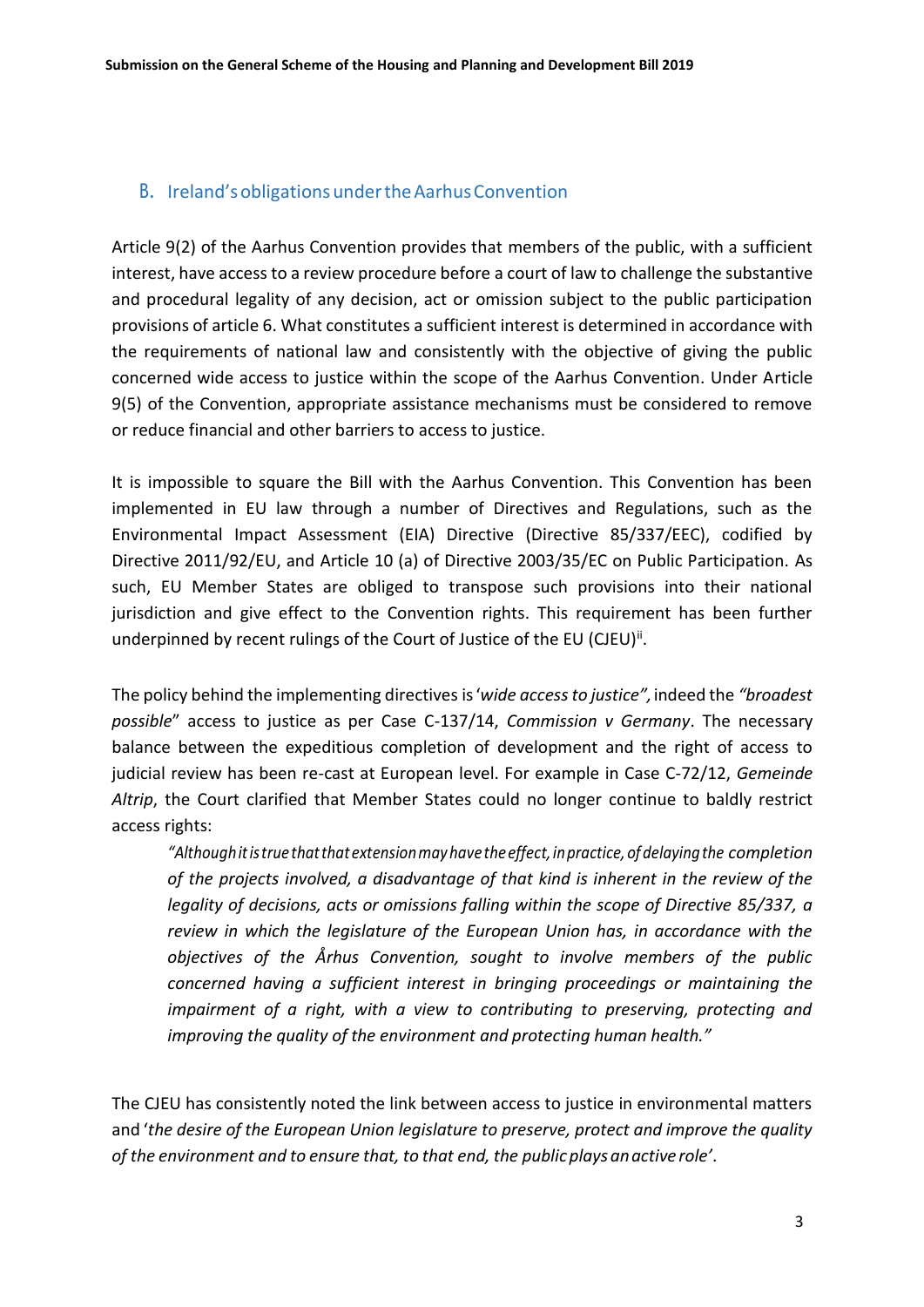It should also be noted that the Bill contravenes the European Commission's policy on the enforcement of environmental law. The EU Commission has issued an Interpretative Communication on access to justice in environmental mattersii, bringing together all the substantial existing CJEU case law [up to 28.4.2017] and drawing certain inferences from it in order to provide clarity and a reference source.

The following are relevant extracts from the Commission Notice:

"… *3. EU law recognizes that, in the domain of the environment, access to justice needs to reflect the public interests that are involved.* 

*4. ['the Aarhus Convention'] establishes that, in certain cases, natural and legal persons (such as non governmental organisations, 'NGOs') can bring a case to a court or to other impartial bodies in order to allow for the review of acts or omissions of public or private bodies. This has been ratified by all Member States and by the EU12. 5. Apart from meeting an international commitment, ensuring that individuals and NGOs have access to justice under this Convention is also an important means of improving Member State's implementation of EU environmental laws without the need for Commission intervention".*

As Hoffman notes: *"There have been important changes in the enforcement of European Union environmental law over the last 25 years. Environmental law has traditionally been reliant on the European Commission, but the Commission has started to withdraw from enforcement. Instead, it is undertaking efforts to 'outsource' enforcement to environmental nongovernmental organisations (NGOs) by systematically promoting access for such groups to national courts."iv*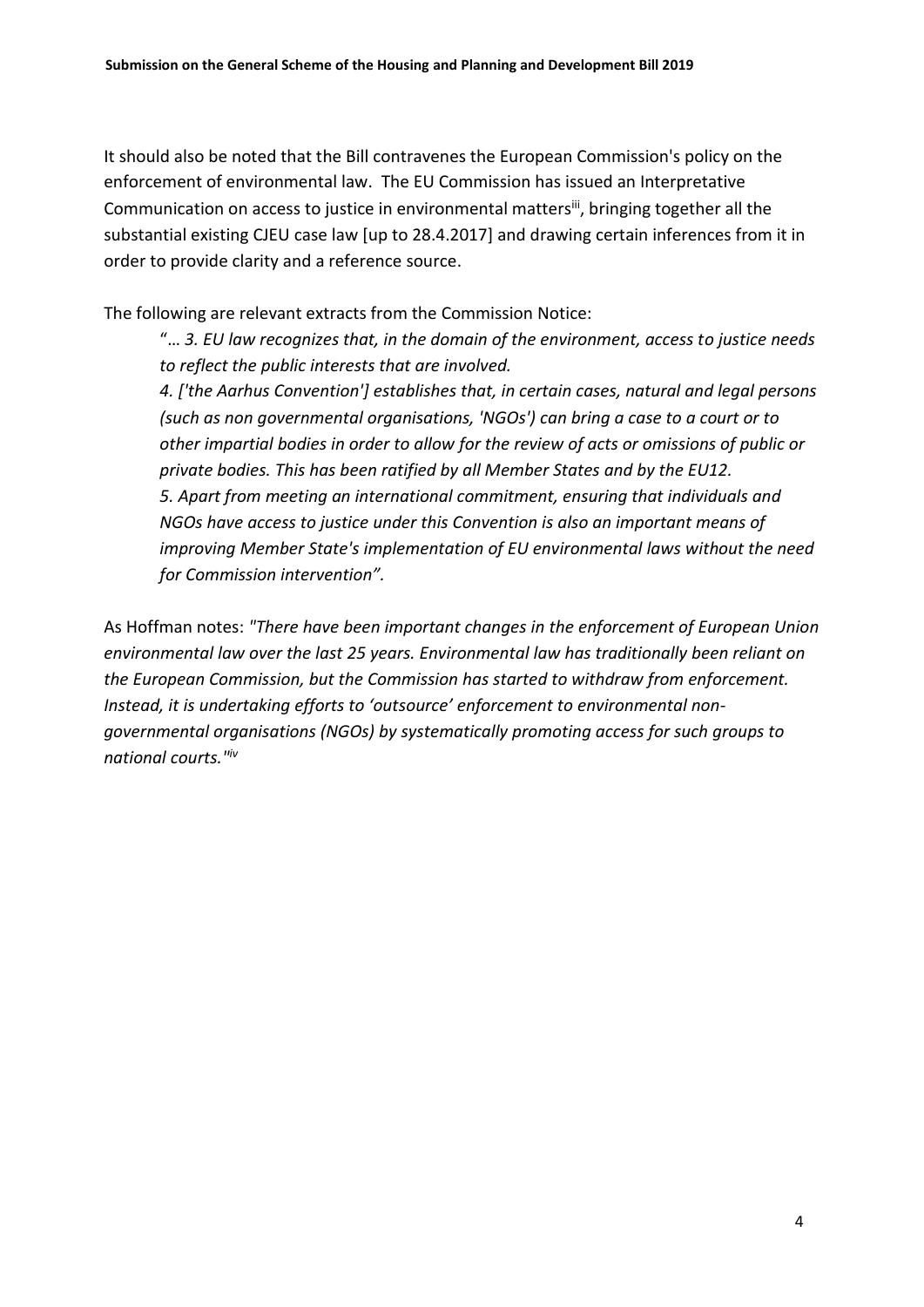## C. Proposalscontained in the Housing and Planning and Development Bill2019

## (i) Head 4(1)-"OnNotice"

The Bill proposes that leave for judicial review be taken "on notice" to the other side, rather than "ex-parte" (with only one side present). This might not seem significant but it adds a minimum of an extra four daysto the eight-week time frame and an already onerous process for bringing the leave application.

It is highly probable that a respondent on notice will contest the application for leave. This is likely to result in an increase in cost and delay where, in effect, the case will be fought on its merits at both stages of the judicial review process. Where the Bill also intends to raise the threshold for receiving leave by requiring the applicant to show a "*reasonable prospect of*  success", courts will be obliged to engage with the merits of the substantive claim at the leave stage. It replicates, almost exactly, the disastrous introduction of this requirement into asylum and immigration litigation which was scrapped after 10 years of introducing more delays, uncertainty and expense into the system (See the move from Section 5, Illegal Immigrants (Trafficking) Act 2000 to Section 34, Employment Permits (Amendment) Act 2014).

These attempts to place barriers in the way of access to justice, when so many barriers already exist would represent a retrograde step in terms of fulfilment of the obligations of the Aarhus Convention.

## (ii) Head 4(2)-'Reasonable Prospect of Success'

Head 4 (2) of the Bill proposes that a person or body must be able to prove that the proposed judicial review has a reasonable prospect of success before being permitted to bring the judicial review action. The present requirement that an Applicant must prove to a Court is that there are "*substantial grounds*" for challenging the planning decision. This is already more stringent than for general judicial review leave applications which merely require an applicant to show"*arguable grounds*".

The intent of raising the threshold for the bringing of a review appears to be to reduce the number of reviews being brought. This goes against the clear legal requirements of the Aarhus Convention, which calls for the elimination of obstacles to access to justice. This is particularly unsatisfactory at a time when, more than ever, individuals and organisations need to be in a position to advance and protect their (and the community's) environmental rights.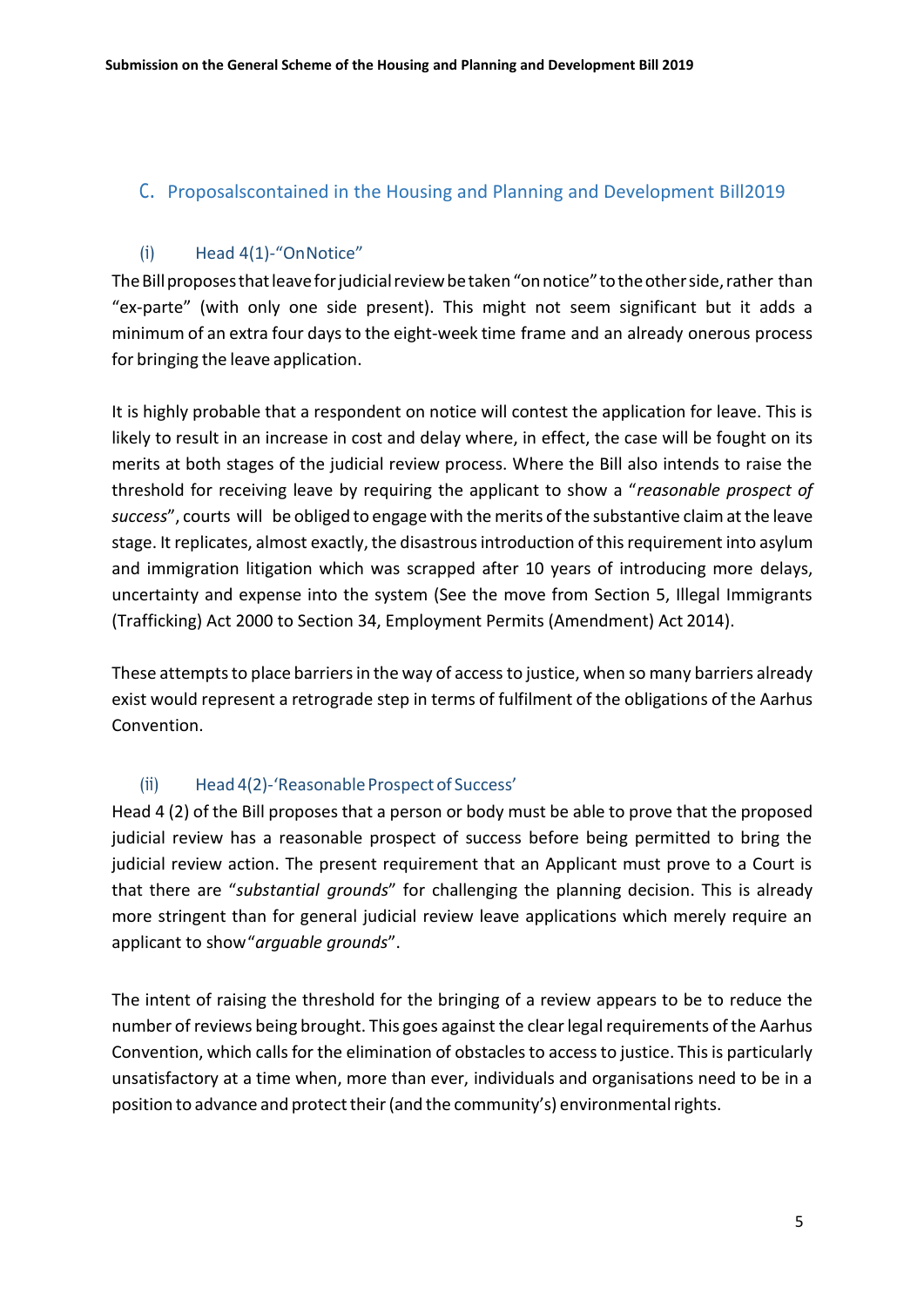## (iii) Heads  $4(3)$  &  $4(4)$ -Standing Rights<sup>v</sup>

The Bill also proposes to change the current position regarding standing rights requirements for applicants from "*sufficient interest*" to "*substantial interest*" and a requirement that they must be "*directly affected by a proposed development*" and "*in a way which is peculiar or personal".* This is in addition to a new requirement that the applicant must have had prior participation in the planning process.

The introduction of the more onerous test as set out in the Bill is not consistent with the Aarhus Convention and its requirement to foster broad access to justice. While the Aarhus Convention and its implementing EU legislation allows Member States a certain degree of discretion in establishing the criteria for standing, the discretion exercised should be consistent with the objectives of the Convention regarding ensuring access to justice and not be used as an excuse for introducing or maintaining strict criteria.

The "*sufficient interest*" test was introduced into s.50A(3)(b)(I) by section 20 of the Environment (Miscellaneous Provisions) Act 2011, replacing the previous standard of "*substantial interest*". The Preamble to that piece of legislation explains specifically that the change was made in order to implement in Irish law certain articles of the Aarhus Convention. This suggests a recognition by the Legislature that there needed to be change from the "*substantial interest*" test on the basis that it was non-compliant with the requirements of the Convention. The current proposals undo this change, and undo and reverse the efforts of Ireland to comply with the Aarhus Convention despite the fact that the Convention itself is unchanged.

Ireland's current legal costs regime presents a significant obstacle to many individuals and communities in pursuing public interest litigation. It is therefore imperative that the standing rights of environmental NGOs are protected and upheld.

# (iv) Head4(5)&5-NGOsmustbeinexistenceforaminimumof3yearsandhavea minimum of 100 affiliated members.

The Bill proposes an extension of the minimum time that an NGO must be in existence before it can challenge a planning decision from 12 months to 3 years. Given that applicants in this area are frequently local community groups formed specifically in response to a proposed development, the effect of the Bill is to pre-suppose an unreasonable and unrealistic degree of foresight among interested parties. Communities may not have sufficient (or any) information about a proposed development to form an association 3 years in advance ofany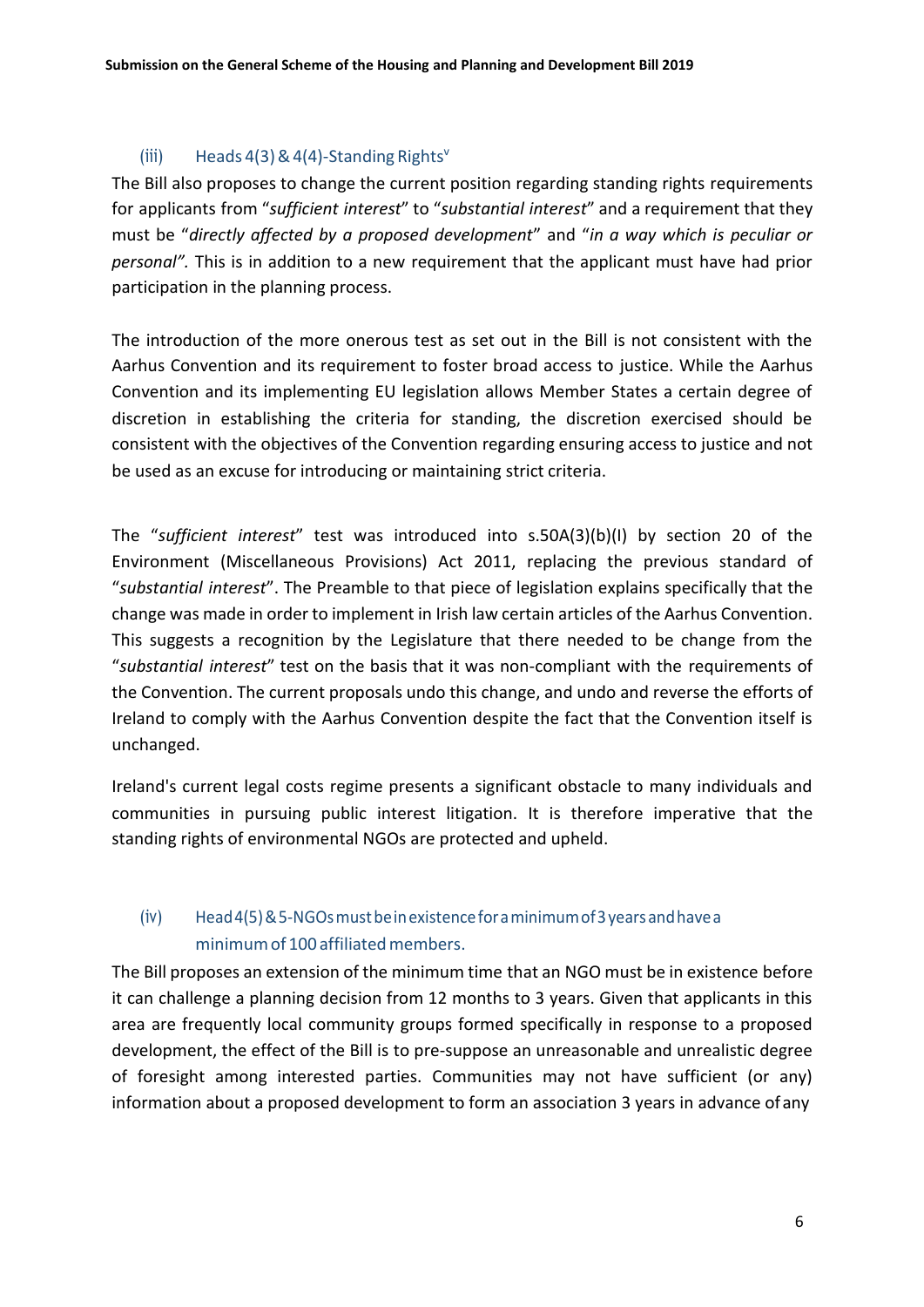leave application. The possibility that the Bill would limit the ability of citizens to form an organisation in order to challenge a development raises profound issues concerning the Constitutional rights of freedom of association (protected by Article 40.6) and of access to the courts (protected by Article 40.3).

A requirement for environmental NGOs to have been active in that country for a certain number of years might not be consistent with the Aarhus Convention, because it may violate the non-discrimination clause of article 3, paragraph 9 of the Aarhus Implementation Guide. In Case C-263/08 (Sweden), the CJEU found that the obligation on NGOs to be active in Sweden for more than three years to be in violation of the EU legislation intended to implement the Aarhus Convention.

The 2019 Bill also proposes a new requirement that NGOs must have a minimum of 100 affiliated members in order to bring an application for Judicial Review which again will limit the ability of many environmental groups, who are smaller in size, from taking a legal challenge.

Partiesto the Aarhus Convention, as perthe discretion offered to them under the Convention, may set requirements for NGOs under national law. However, the Aarhus Convention Implementation guide states that NGOs have an '*integral role in the implementation of the Convention [and so] Partiesshould ensure that these requirements are not overly burdensome or politically motivated, and that eachParty'slegalframeworkencouragesthe formationof NGOs and their constructive participationinpublic affairs.' vi*

## (v) Head 6-Cap on Protective Costs

In Ireland, there is no currently no legal aid available for plaintiffs seeking to challenge environmental decisions. While individuals and groups can appeal local authority planning decisions to An Bord Pleanála, decisions made by the national planning authority can only be challenged through Judicial Review proceedings in the High Court.

Current rules regarding costs are contained in 50B(2)-(4) of the Planning and Development Act of 2000, and provide "*each party to the proceedings, including the notice party, shall bear its own costs*", but with provision in s.50B(2A) for the successful party to recoup their costs. This strikes an appropriate balance by removing the risk of being exposed to the costs of the other side in the event that the plaintiff is unsuccessful, while preserving "no-foal, no-fee" litigation by retaining the possibility of recouping of costs if successful.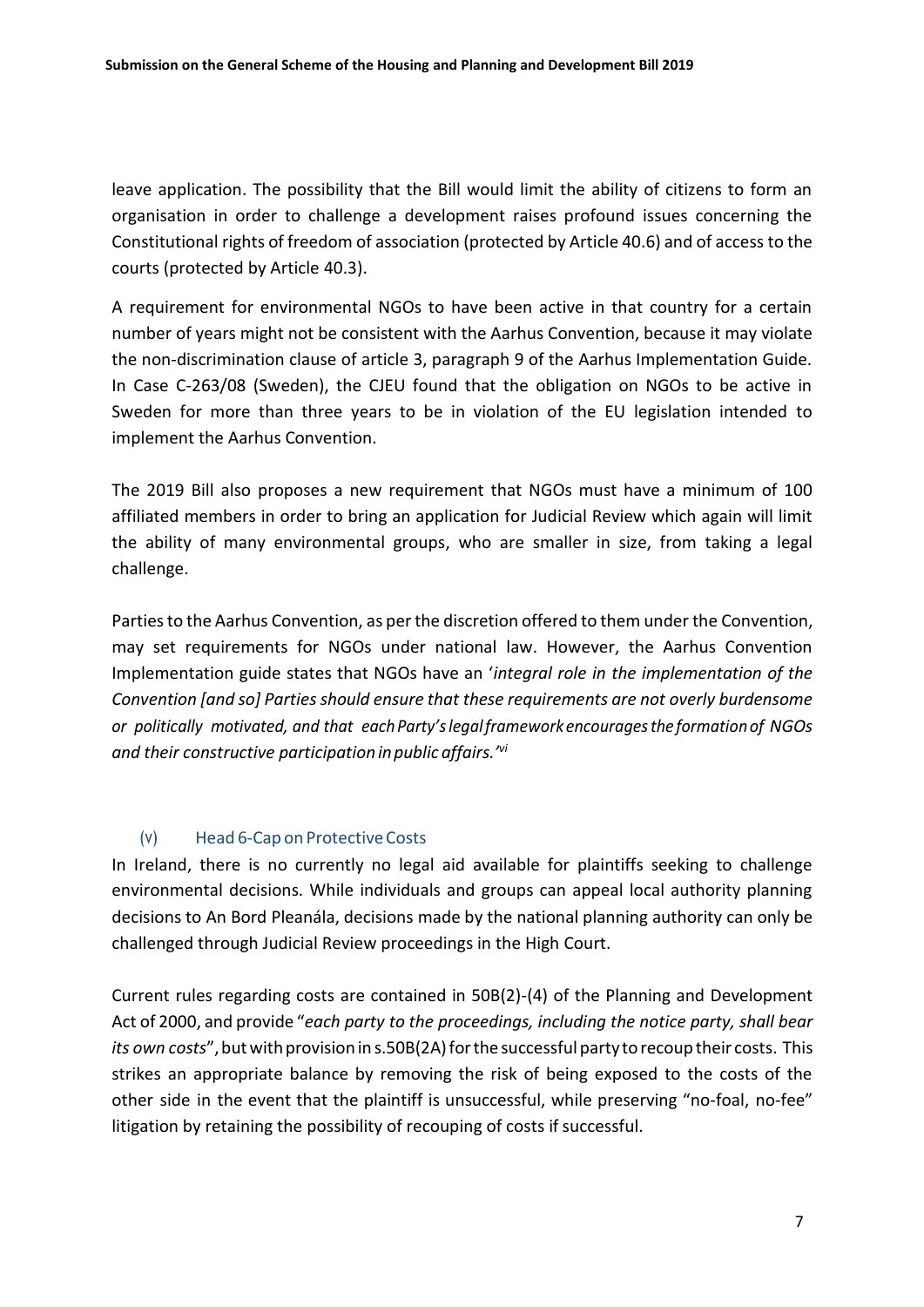The protective costs cap proposed in the Bill – on plaintiffs of  $\epsilon$ 5,000 -  $\epsilon$ 10,000 and on defendantsof€40,000–isclearlydesignedtoremovethekindof"no-foal, no-fee"litigation that is currently the main mechanism facilitating access to justice in a high-costs jurisdiction. It is not clear whether these caps apply to the entirety of the proceedings or just at first instance, and so there may be an additional exposure if the case went on appeal. This risks making it prohibitively expensive for the public and environmental NGOs to take legal cases, dis-incentivising litigation. If applicants are discouraged from challenging environmental or planning decisions for fear of a costs order being made against them, this is likely to frustrate public access to justice.

The Explanatory Note for Head 6 clarifies that the purpose of the proposed changes is to introduce a "*reasonable and proportionate balance*" between the cost liability of applicants and respondents. This objective is obviously at odds with the Aarhus Convention, which seeks to provide the public with access to justice in environmental matters and acknowledges that citizens "*may need assistance in order to exercise theirrights*".

Head 6 (5) and (6) provides that the Court retains residual discretion to vary or remove cost caps. It is important to note that judicial discretion is no replacement for legal certainty. A person embarking on environmental litigation will be put off if there is no certainty as to what costs might be imposed on them at the end. The Aarhus Convention requires that States ensure that the system of access to justice is not "*prohibitively expensive*". The CJEU, in *Edwards v Environmental Agency* Case C-260/11, set out detailed guidance on the concept of "*prohibitively expensive*". These factors are subject to the overarching aim "*to ensure wide access to justice and to contribute to the improvement of environmental protection*". For instance, the possibility that a successful applicant might not recover their costs, or might even be required to pay the unsuccessful party's costs, on a discretionary basis was found by the CJEUnottosatisfytherequirementthataccesstojusticeisnot"*prohibitively expensive*" (Case C-427/07 *Commission v Ireland*).

Significantly, rules surrounding costs in legal proceedings must be clear, precise and predictable in their effect, particularly when they may have a negative effect on individuals (Case C-167/17 *Volkmar Klohn v An Bord Pleanála*, at [50]). The possibility that these caps could be varied or removed on the basis set out in the Bill potentially exposes applicants to full and unquantifiable costs risks, which may have a chilling effect and is completely incompatible with the decision in *Klohn.*

It is unlikely that this proposal would be considered compatible with the Not Prohibitively Expensive Rule under the Aarhus Convention and related EU Directives. It curbs the 'wide access to justice' that both demand.<sup>vii</sup>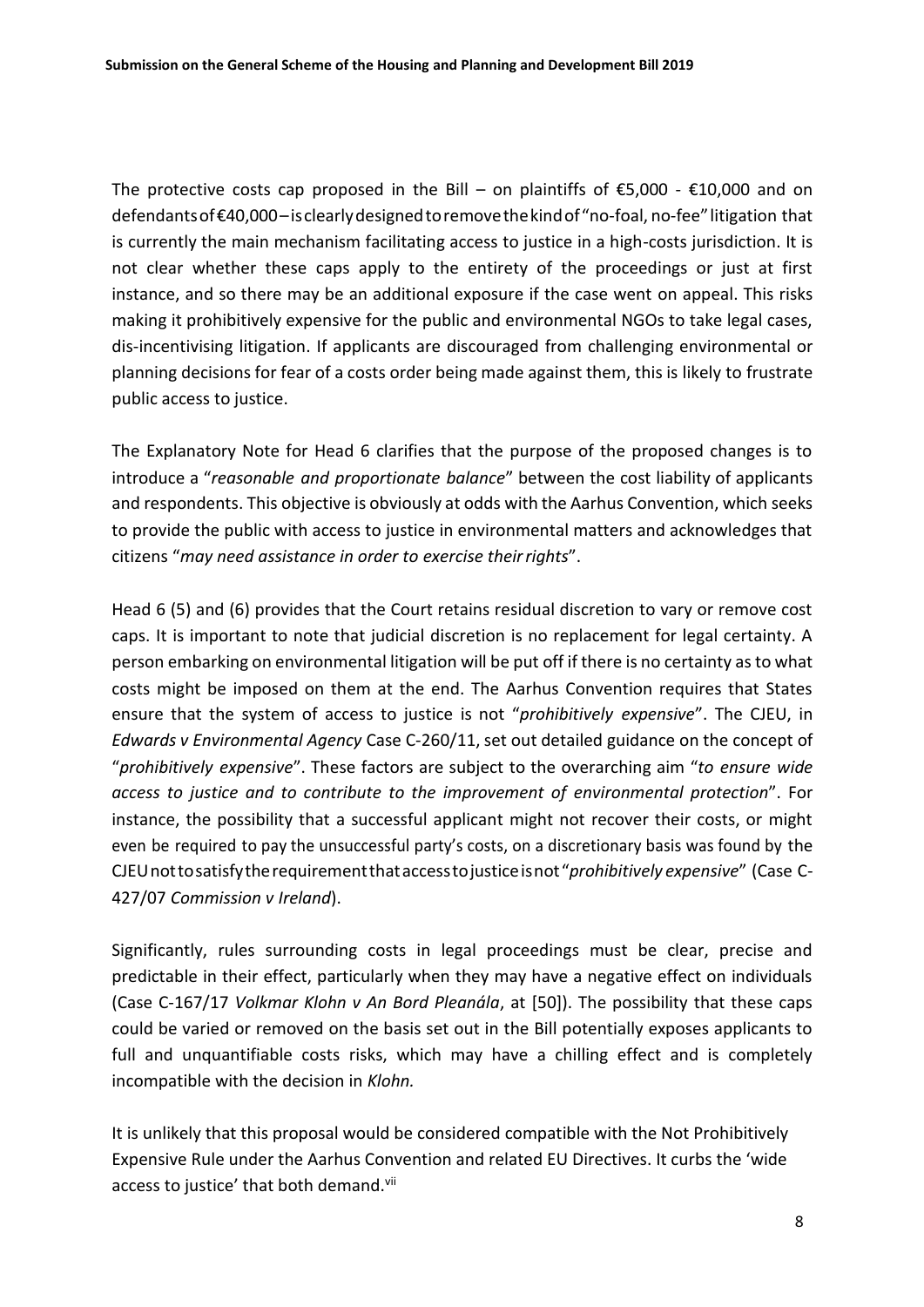## D. Conclusions and Recommendations

The proposals set out in the General Scheme of the Housing and Planning and Development Bill 2019 are alarming and represent a retrograde step in terms of fulfilment of our obligations under EU law. The Bill, in its current form, will have a chilling effect on environmental litigation and will seriously damage environmental oversight and democracy in relation to bad and unlawful planning decisions.

Access to effective judicial control to ensure that the law is applied correctly is more important than ever before. This is especially the case with enforcement of the Environmental Impact Assessment directive (which includes an obligation to assess the impact of a proposed development on climate) and the Habitats directive. In light of the Dail declared climate and biodiversity emergency, and Ireland's international legal obligations, the law in this area has been considerably and commendably strengthened by the Climate Action & Low Carbon Development (Amendment) Act 2021. Effective implementation and enforcement are essential to achieve the objective of any legislation. Ensuring accountability, through legal action if necessary, is a critical part of this.

CLM makes the following recommendations:

- 1. Abandon the Housing and Planning and Development Bill 2019;
- 2. Amend the Civil Legal Aid Act to provide for legal aid for plaintiffs, including environmental NGOs, seeking to challenge environmental decisions to ensure effective access to justice in line with the Aarhus Convention, Article 47 of the Charter of Fundamental Rights of the European Union and Articles 6 and 13of the European Convention on Human Rights;
- 3. Support engagement and participation within communities around environmental matters to ensure:
	- o Fulfilment of Aarhus Convention obligations:
	- o Consensus building on the need for environmental action; and
	- o 'Just transition' and recognition of the intersection between environmental action and responses to issues faced by the community e.g. workers' rights, energy poverty, health, housing, transport.

**ENDS**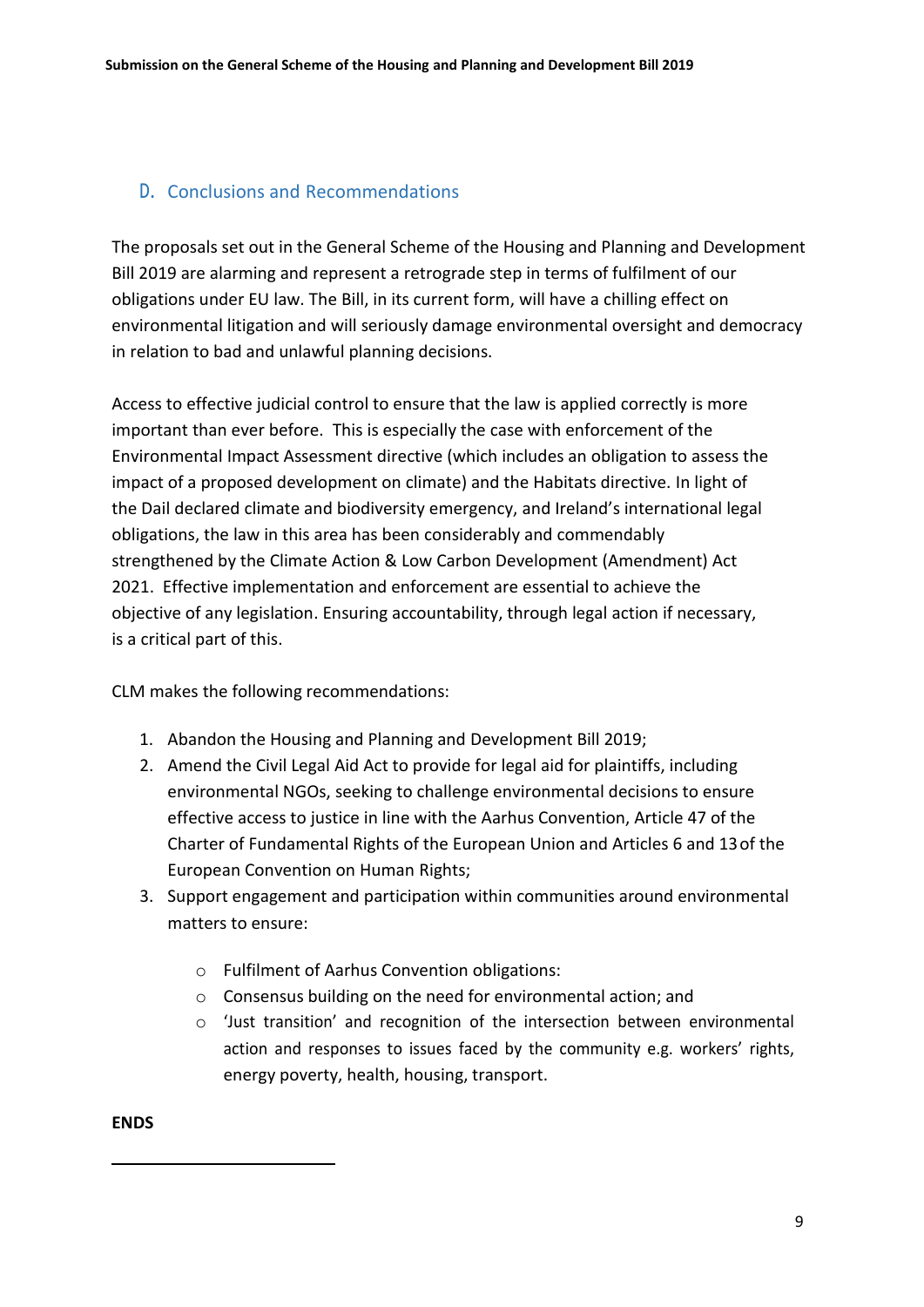### i **Community Law & Mediation-further information**

Community Law & Mediation (CLM) was established in 1975 as the first independent, community-based law centre in Ireland. Today, CLM supports more than 4,000 people annually through its services, which include free legal advice and representation; information and education; mediation and conflict coaching; and law reform. It operates two Community Law Centres, CLM Northside (Dublin) and CLM Limerick, and partners with other organisations to provide outreach legal advice clinics around Ireland. In 2021, CLM set up Ireland's first Centre for Environmental Justice.

### ii **CJEU rulings on obligations under the Aarhus Convention – further points**

The CJEU, in its ruling in Lesoochranárske Zoskupenie VLK v Ministerstvo životného prostredia Slovenskej republiky (Case C-240/09) ("LZ"), insisted that national courts must interpret national law *'in awaywhich,to the fullest extent possible, is consistentwiththeobjectiveslaid down inArticle 9(3)oftheAarhus Convention'*. In Križan and Others v Slovenská inšpekcia životného prostredia (Case C-416/10), the CJEU confirmed that directives which aim to bring EU law into line with Aarhus requirements must be interpreted in light of, and having regard to, the provisions of the Convention. The 'interpretive obligation'- whereby the national courts interpret national procedural law to be consistent with the objectives in the Aarhus Convention - suggest then that, asperArticle9(2),national lawgives'*thepublicconcernedwideaccesstojustice'*.

III Commission Notice on Access to Justice in Environmental Matters, Brussels, 28.4.2017

ivAndreas Hofmann (2019) '*Left to interest groups? On the prospects for enforcing environmental law in the European Union',* Environmental Politics, 28:2, 342-364[, https://doi.org/10.1080/09644016.2019.1549778](https://eur02.safelinks.protection.outlook.com/?url=https%3A%2F%2Fdoi.org%2F10.1080%2F09644016.2019.1549778&data=04%7C01%7CRWall%40communitylawandmediation.ie%7C67573b9ff6734ffcff5d08d9d41e3c05%7C2270fb3f12be4a658daad85b5b4e3191%7C1%7C0%7C637774048578447085%7CUnknown%7CTWFpbGZsb3d8eyJWIjoiMC4wLjAwMDAiLCJQIjoiV2luMzIiLCJBTiI6Ik1haWwiLCJXVCI6Mn0%3D%7C3000&sdata=z0Z7MiAfzjILXmk2Ez6Eug8pUAxOEJVPom9ATM0AxLo%3D&reserved=0)

### v **Substantial Interest – further points**

Articles 2(5) and 9(2) of the Aarhus Convention and the related EU legislation giving effect to it recognise the important role of NGOs by giving them a form of legal standing de lege on the assumption that they meet the relevant requirements laid down in national law. For these NGOs, pre-conditions to legal standing based on a sufficient interest or impairment of a right are deemed to be fulfilled. The CJEU has stated that, although it is for the Member States to make rules defining such requirements, they may not be framed in a way that makes it impossible for NGOs to exercise a right to go to court in order to protect the general interest. As held in the case ofDjurgården (CaseC-263/08)(paragraph45),thenationalrules'*must[…]ensurewideaccesstojustice.*

Previous case law has demonstrated that 'substantial interest' establishes a very high standard. The Planning & Development (Amendment) Act 2006, saw an attempt at introducing such a phrase but it was removed, as it was incompatible with EU law, and replaced with 'sufficient interest'. Other cases also demonstrate that this would seem to be incompatible with Aarhus Convention requirements on access to justice and previous CJEU case law requiring broad standing rights for NGOs. In ACCC/C/2005/11, the Aarhus Convention Compliance Committee concluded that the requirement by Belgian courts that NGO applicants had to show a direct, personal and legitimate interest as well as a "*required quality*", was overly restrictive and thus did not meet the requirements of the Convention.